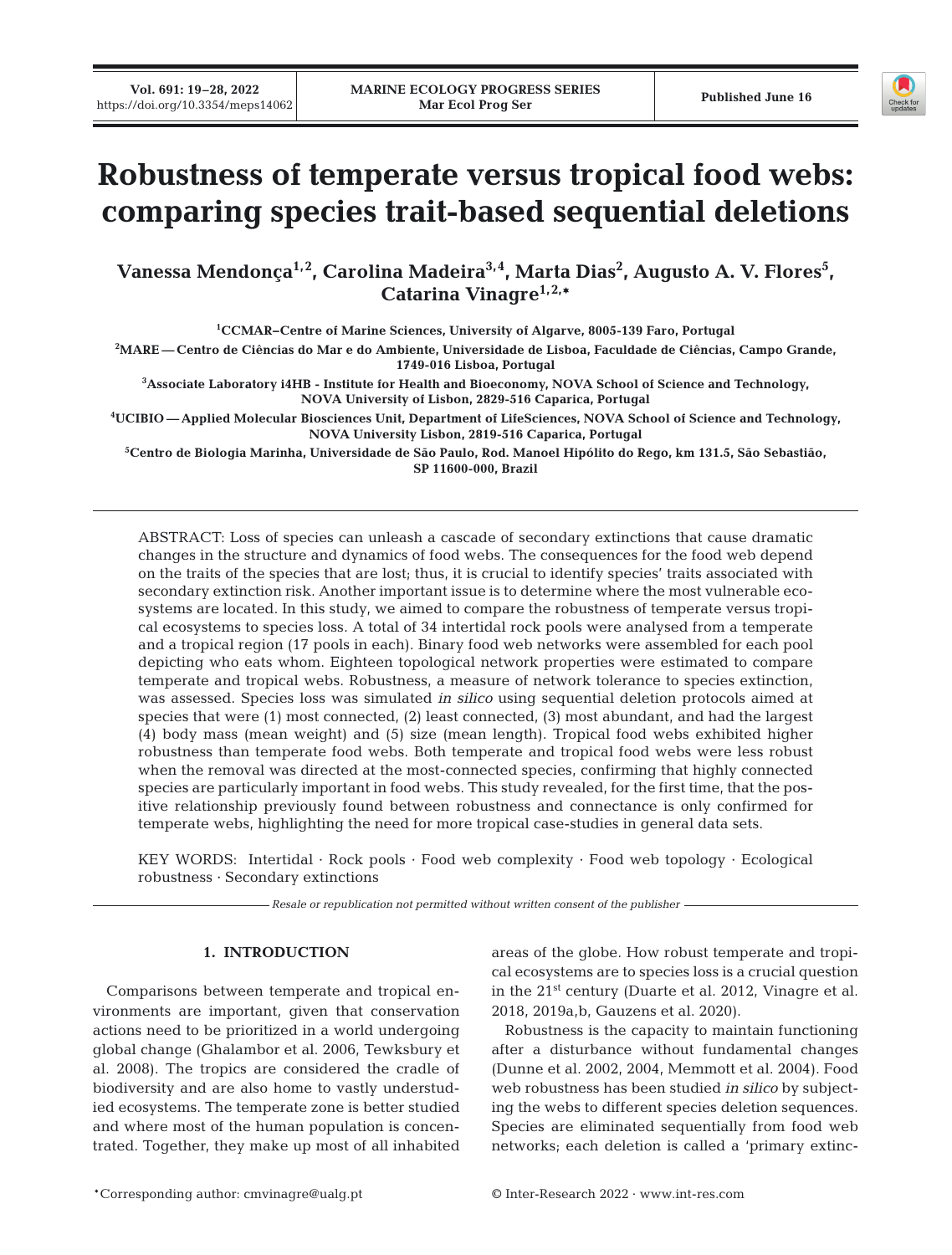tion', and the extinctions resulting from such deletions are called 'secondary extinctions'. These occur when a consumer loses all its resources (Dunne et al. 2002). Secondary extinctions may be an outcome of cascading effects which follow single direct extinctions caused by one or multiple stress events (Pimm 1980, Greenwood 1987, Borrvall et al. 2000, Dunne et al. 2002, Ebenman et al. 2004, Montoya et al. 2006, Dunne 2009, Fowler 2010). A robust system is characterized by a low number of secondary extinctions (Dunne et al. 2002). In other words, the higher the proportion of species that need to be deleted to collapse the food web, the more robust the web is.

The risk of cascading extinctions depends on the order of species' removals, the number and function of the species removed as well as on the trophic structure of the affected ecosystem (Solé & Montoya 2001, Dunne et al. 2002, Dunne & Williams 2009, Staniczenko et al. 2010). Thus, the robustness of a food web to species loss is non-random with respect to species identity but depends on the traits of the species that are lost from the community. Deletion sequences aimed at the most-connected species cause substantially more secondary extinctions than random removals (Solé & Montoya 2001, Dunne et al. 2002, 2004). Dunne et al. (2002) found that robustness increases with food web connectance but appears to be independent of species richness and the proportion of omnivory within the web. Dunne et al. (2004) concluded that marine food webs are fairly robust to species loss and attributed that robustness to their high connectance. Previous studies have suffered from low replication because the assemblage of highly resolved food web networks is labourintensive and time-consuming. Here, intertidal rock pools were used as independent microcosms, allowing high replication of food web networks and therefore increasing the chances of detecting relevant patterns, bringing new insights into food web network analysis and the robustness of intertidal food webs.

In a large-scale sampling effort covering 116 intertidal rock pools encompassing 6 ecoregions, Mendonça et al. (2018) revealed that highly resolved food web networks of intertidal rock pools are just as topologically complex as those of larger, open ecosystems and that these microcosm food webs fit the theoretical niche model put forward by Williams & Martinez (2000). This means that these rock pools share a general structural organization with previously reported webs and can thus be used as proxies for larger ecosystems — the study of which is very costly. This finding opened the way for the use of intertidal rock pools as models for the study of universal processes regulating the complex network organization of food webs (e.g. Brose et al. 2019, Gauzens et al. 2020).

The present work uses a subset of the data used by Mendonça et al. (2018) to investigate food web network robustness to species loss and, in particular, if there are differences between temperate and tropical food webs. This subset comprises a temperate (Portugal) and a tropical (Brazil) area, using tide pools of standardized size (surface area and depth) and location (lower intertidal). In this work, we compared the robustness (i.e. the fraction of species that would have to be removed for  $\geq 50\%$  total species loss) of temperate and tropical intertidal rock pool food webs, using sequential deletion protocols aimed at species that are (1) most connected, (2) least connected, (3) most abundant, and that that have the largest (4) body mass and (5) size. The effect of species removal was analysed for 18 network properties. The relationship between robustness and connectance was also investigated.

Deletion sequences aimed at the 'most-connected' or 'least-connected' species have been widely explored in previous studies (Dunne et al. 2002, 2004, Srinivasan et al. 2007, Dunne & Williams 2009), which have shown that the removal of highly connected species can have catastrophic consequences for the food web (Solé & Montoya 2001, Dunne et al. 2002). The least-connected scenario is conceptually similar to finding a 'weak interactor' with strong effects on the abundances of species in a community from a population dynamics perspective (e.g. Berlow 1999). Here, we aimed to detect that effect from a topological perspective by targeting least-connected species.

Deletion sequences based on the 'most abundant', the 'largest body mass' or the 'largest size' have seldom been used in previous robustness studies. However, such criteria are relevant for fisheries, as this industry typically targets abundant and/or large animals (Jackson et al. 2001) and should thus be included in exercises using marine data sets.

## **2. MATERIALS AND METHODS**

### **2.1. Study area**

A data set composed of highly resolved food webs from 116 intertidal rock pools assembled by Mendonça et al. (2018) was used in this study. Of these, a subset of 34 pools was selected from a temperate (average sea surface temperature [SST]: 17°C) and a tropical (average SST: 25°C) region. Seventeen tidal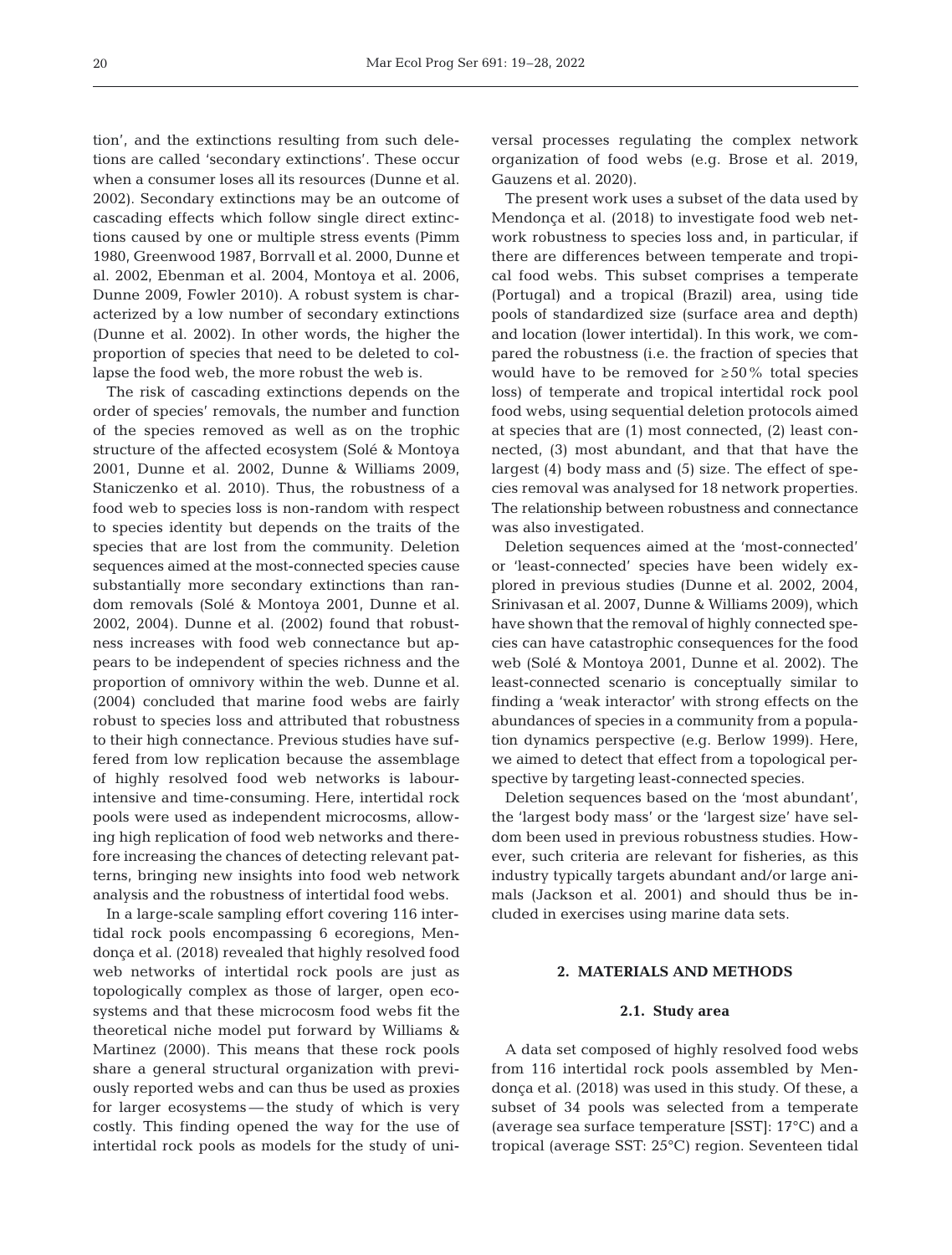pools were selected from the Portuguese West Coast (Site A: Cabo Raso — 38° 42' 38'' N, 9° 29' 9'' W; Site B: Raio Verde — 39° 17' 11'' N, 9° 20' 23'' W) and 17 tidal pools were selected from Southeastern Brazil, in São Paulo State (Site A: São Sebastião — 23° 49' 26" S, 45° 25' 38'' W; Site B: Ubatuba — 23° 28' 1'' S, 45° 3' 36'' W). All selected intertidal rock pools were located in the lower intertidal and had similar sizes and depths (surface area:  $0.15-33.00$  m<sup>2</sup>; depth: 0.05− 0.80 m; for more details see Mendonça et al. 2018 and Fig. S1 in the Supplement a[t www.int-res.com/](https://www.int-res.com/articles/suppl/m691p019_supp.pdf) [articles/suppl/m691p019\\_supp.pdf\)](https://www.int-res.com/articles/suppl/m691p019_supp.pdf).

Sampling took place in summer, when biodiversity is highest in tide pools, for standardization purposes. All macroscopical organisms were collected and identified *in situ* (when possible), quadrats were scraped for later identification of encrusting and inconspicuous organisms, and sediment samples were collected for species identification in the laboratory. All individuals were counted, weighed and measured (length). The mean number of individuals per pool, mean weight and mean length were estimated for all pools, for each species in each region. Zooplankton and phytoplankton were assumed to always be present and were added as groups due to the low resolution of their predators' diets. Detritus was also assumed to always be present and was added as a single node to all food webs.

Highly resolved binary food webs, depicting who eats whom, were assembled for each pool based on

published information for each species' diet (see supplementary information in Mendonça et al. 2018). Non-consumptive links were not included. Static webs were constructed purely from presence−absence of species. Data on species lists for temperate and tropical regions can be found in Table S1, while data on the food web networks is available at the iDiv Data Repository (see *Data availability)*. Mendonça et al. (2018) explored potential correlations between food web properties and pool area, depth and height. Such size-related correlations were not observed for the subset of data used in the present work.

## **2.2. Food web topology**

The assembly of networks was based on trophic species. Trophic species are groups of taxa with 100% similarity in predators and prey (Briand & Cohen 1984). We aggregated nodes or taxa into trophic species (hereafter referred to as 'species') by a standard method used in structural food web studies in order to reduce methodological biases of uneven resolution of taxa within and among food webs (Briand & Cohen 1984, Williams & Martinez 2000).

For each food web, 18 structural properties were calculated to compare temperate and tropical networks (Table 1). A measure of biodiversity was in cluded: the number of trophic species (S). Two standard measures of food web trophic interaction

| Properties                             |               | Description                                                                   |
|----------------------------------------|---------------|-------------------------------------------------------------------------------|
| Number of trophic species              | S             | Number of species in the food web after being converted into<br>a trophic web |
| Links per species                      | L/S           | Number of predator/prey links per species                                     |
| Connectance                            | $\mathcal{C}$ | Proportion of actual trophic links to all possible links $(L/S^2)$            |
| Top species                            | Τ             | Species with prey and no predators or parasites                               |
| Intermediate species                   | Ι             | Species with both predators and prey                                          |
| Basal species                          | B             | Species with predators and no prey                                            |
| Herbivores plus detritivores           | H             | Species that prey on primary producers                                        |
| Cannibals                              | Can           | Species that prey on their own species                                        |
| Omnivores                              | Omn           | Species with food chains of different lengths, where a food                   |
|                                        |               | chain is a linked path from a nonbasal to a basal species                     |
| Resource count                         |               | Count of all species that serve as resources in the food web                  |
| Consumer count                         |               | Count of all species that serve as consumers in the food web                  |
| Trophic level                          | TL            | Trophic level averaged across taxa                                            |
| Mean food chain length                 | Chain         | Mean number of links in every possible food chain or                          |
|                                        |               | sequence of links connecting top species to basal species                     |
| Mean shortest path length              | Path          | The mean shortest set of links between species pairs                          |
| Generality standard deviation          | GenSD         | Resources per taxon, how many prey items a species has                        |
| Vulnerability standard deviation       | VulSD         | Consumers per taxon, how many predators a species has                         |
| Normalized standard deviation of links | LinkSD        | Links per taxon                                                               |
| Clustering coefficient                 | Clust         | The mean shortest set of links between species pairs                          |

Table 1. Definition of the food web network properties calculated (adapted from Vinagre & Costa 2014)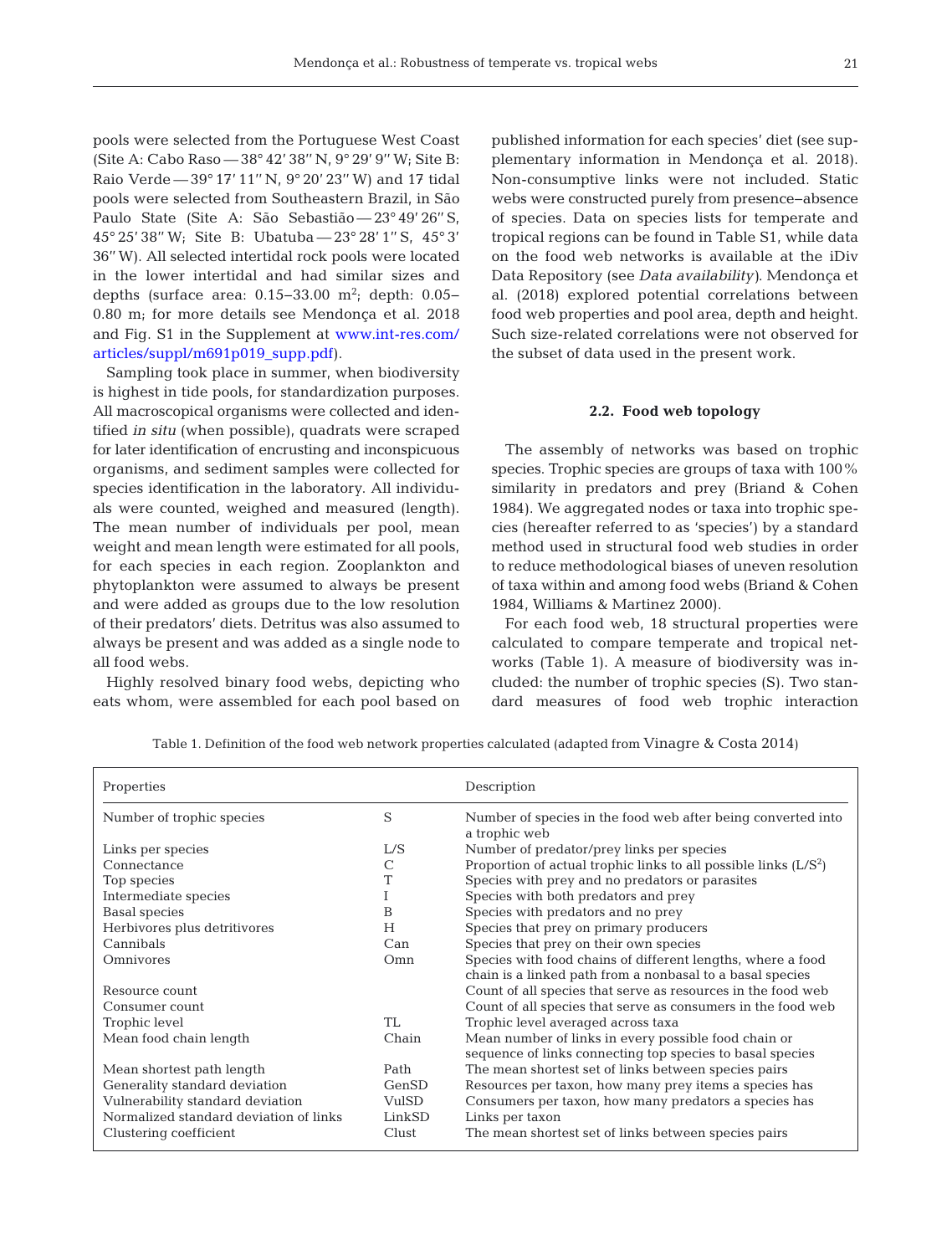richness are reported (Table 1): links per species (L/S) and connectance (C). Six properties give percentages of types of species in a food web (Table 1): top (T), intermediate (I) and basal species (B), cannibals (Can), omnivores (Omn) and herbivores plus detritivores (H). Resource and consumer counts were also estimated for each trophic species. Seven overall properties of trophic web structures were also quantified (Table 1): mean short-weighted trophic level (TL), mean number of links connecting top species to basal species (Chain), characteristic path length (Path), standard deviation of mean generality (GenSD), vulnerability (VulSD), normalized standard deviation of links (LinkSD) and a clustering coefficient (Clust).

#### **2.3. Extinction analyses**

The structural robustness  $(R_{50})$  of food webs to species removal was calculated as the fraction of species that had to be removed to collapse the food webs to 50% or more (primary species removals and secondary extinctions) of their original size, as defined by Dunne et al. (2002). Because species are discrete entities, in some cases exact  $R_{50}$  can be surpassed. In those cases, the value of the fraction of species re moved up to that point was registered as it was, with no additional procedure. A secondary extinction oc curs when a consumer species loses all of its prey items or when a cannibalistic species loses all of its prey items except itself. When the first primary extinction leads to the loss of 50% of the species there is minimum robustness (1/S), and when 50% of the species have been deleted and no secondary extinctions have occurred there is maximum robustness (0.50) (Dunne et al. 2002). The exact  $R_{50}$  is often overshot because species are discrete units. Lower values of  $R_{50}$  mean more secondary extinctions and, thus, lower robustness.

Species were removed using sequential deletion protocols aimed at species that were (1) most connected, (2) least connected, (3) most abundant, and had the largest (4) body mass (sequence followed an order from the highest to the lowest mean weight of the species recorded) and (5) size (sequence followed an order from the largest to the lowest mean length of the species recorded). For criteria 3, 4 and 5, regional mean values were estimated and used to establish a general ranking to be used in all sequential deletions in each region.

 $R_{50}$  was calculated as the average value for all webs analysed for each criterion and region. The

relationship between robustness and connectance was investigated separately for temperate and tropical webs using a logarithmic regression. All robustness values were truncated at 0.5 for this analysis. This allowed a direct comparison with Dunne et al. (2002, 2004), who also explored the correlation be tween robustness and connectance, and in both studies truncated robustness at 0.5.

## **2.4. Statistical analysis**

To ensure that the temperate and tropical intertidal rock pools selected had similar areas and depths, *t*tests were performed. For the calculations of network properties and extinction analysis, the software Network3D was used (Yoon et al. 2004, Williams 2010). Differences in the food web networks' properties be tween tropical and temperate food webs were analysed using *t*-tests. Prior to these tests, normality and homoscedasticity were confirmed. A significance level of 0.05 was used in all test procedures. All statistical analyses were carried out using Statistica software version 12.0 (StatSoft).

## **3. RESULTS**

Temperate webs had more taxa and L/S than tropical webs (Table 2). They also presented a higher proportion of I, H and Can species than tropical webs as well as higher GenSD, TL, Chain and Clust (Table 2). Temperate and tropical webs showed similar C, VulSD and Path (Table 2). Tropical webs presented a higher proportion of T, B and Omn species (Table 2).

Tropical webs were more robust to removals than temperate webs based on the 'most-connected' criterion (*t* = −3.31, p < 0.001; Fig. 1, Table 3). Tropical webs also presented lower values of extinctions per removal than temperate webs  $(t = 2.68, p = 0.01)$ ; Table 3). However, the proportion of secondary extinctions that occurred was similar between the 2 regions (Table 3).

Following 'least-connected' species deletions, tropical food webs had similar robustness  $(t = 1.34, p =$ 0.19; Fig. 1), greater extinction rates per removal (*t* =  $-2.08$ ,  $p = 0.04$ ) and a greater proportion of secondary extinctions  $(t = -2.17, p = 0.04)$ . All were relative to their temperate counterparts (Table 3).

Tropical webs were more robust to removals based on the 'most-abundant' criterion than temperate webs  $(t = -2.30, p = 0.02$ ; Fig. 1), presented lower val-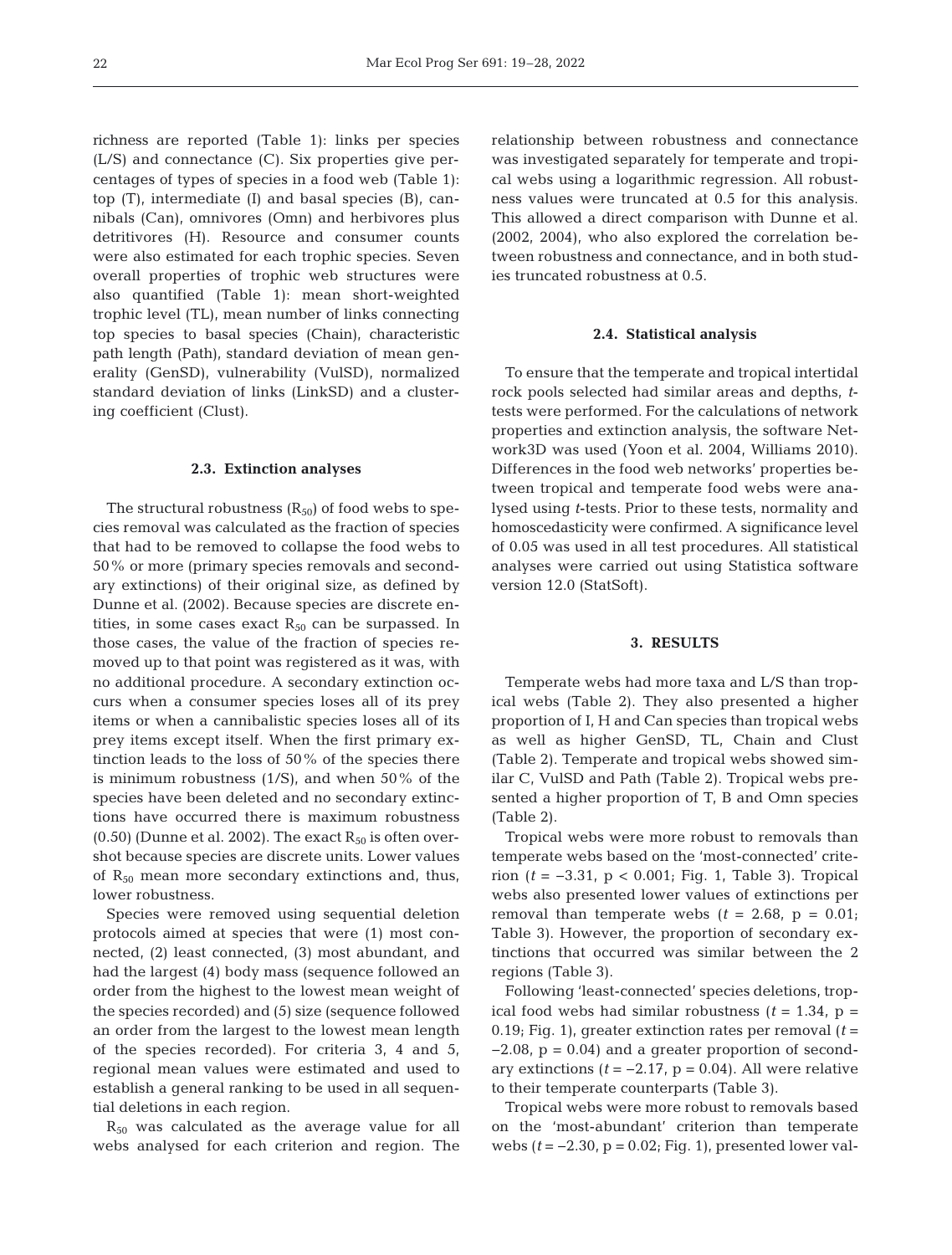Temperate and tropical webs presented similar robustness to species removal  $(t = -1.48, p = 0.15)$ ,

Table 2. Structural food web network properties (mean ± SD). See Table 1 for definitions. Significant ( $p \le 0.05$ ) differences between regions are in **bold** 

| Property      | Temperate        | Tropical         | t        | p       |
|---------------|------------------|------------------|----------|---------|
| S             | $35.88 \pm 9.54$ | $14.71 \pm 3.46$ | 8.605    | < 0.001 |
| L/S           | $5.32 \pm 0.93$  | $2.45 \pm 0.38$  | 11.748   | < 0.001 |
| C             | $0.16 \pm 0.04$  | $0.17 \pm 0.03$  | $-1.214$ | 0.234   |
| Т             | $0.09 \pm 0.04$  | $0.26 \pm 0.1$   | $-5.389$ | < 0.001 |
| T             | $0.80 \pm 0.05$  | $0.52 \pm 0.16$  | 6.839    | < 0.001 |
| B             | $0.12 \pm 0.04$  | $0.21 \pm 0.04$  | $-7.070$ | < 0.001 |
| H             | $0.25 \pm 0.05$  | $0.10 \pm 0.05$  | 9.042    | < 0.001 |
| Omn           | $0.64 \pm 0.06$  | $0.69 \pm 0.06$  | $-2.313$ | 0.027   |
| Can           | $0.28 \pm 0.03$  | $0.22 \pm 0.05$  | 3.888    | 0.001   |
| GenSD         | $1.12 \pm 0.10$  | $0.66 \pm 0.07$  | 14.943   | < 0.001 |
| VulSD         | $1.12 \pm 0.18$  | $1.17 \pm 0.19$  | $-0.887$ | 0.382   |
| LinkSD        | $0.68 \pm 0.10$  | $0.52 \pm 0.08$  | 5.360    | < 0.001 |
| TL            | $2.23 \pm 0.08$  | $2.11 \pm 0.14$  | 3.185    | 0.003   |
| Chain         | $1.89 \pm 0.04$  | $1.82 \pm 0.09$  | 2.712    | 0.011   |
| Path          | $1.78 \pm 0.09$  | $1.79 \pm 0.08$  | $-0.354$ | 0.726   |
| Clust         | $0.30 \pm 0.03$  | $0.24 \pm 0.04$  | 4.761    | < 0.001 |
| ResourceCount | $32.76 \pm 8.92$ | $11.06 \pm 3.91$ | 9.188    | < 0.001 |
| ConsumerCount | $32.00 \pm 9.37$ | $11.65 \pm 3.26$ | 8.461    | < 0.001 |

values of extinction per removal and proportion of secondary extinctions, according to the 'largest body mass' criterion (Table 3). Following the 'largest size' sequence deletions, tropical webs were more robust to removals  $(t = -3.74, p = 0.001)$ , had lower values of extinction per removal  $(t = 3.57, p = 0.001)$  and a

lower proportion of secondary extinctions  $(t = 3.62, p = 0.001)$  than their tropical counterparts (Table 3).

A positive logarithmic relation was found between robustness and C, for the deletion exercises based on mostconnected, largest-size and largest body mass species, but only for the temperate webs (Fig. 2). No significant relationships were found for the tropical webs in any of the deletion exercises (Fig. 2).

## **4. DISCUSSION**

This work showed, for the first time, that tropical food web networks are generally more robust to species loss than temperate food webs. In recent years, the debate on the relative vul-



original size. On the *x*-axis are the deletion sequence types, ordered by increasing robustness; on the *y*-axis is robustness measured as  $R_{50}$ . Box defines  $25<sup>th</sup>$  percentile and  $75<sup>th</sup>$  percentile; midline represents the mean; whiskers represent outlier limits; the outlier coefficient used was 1.5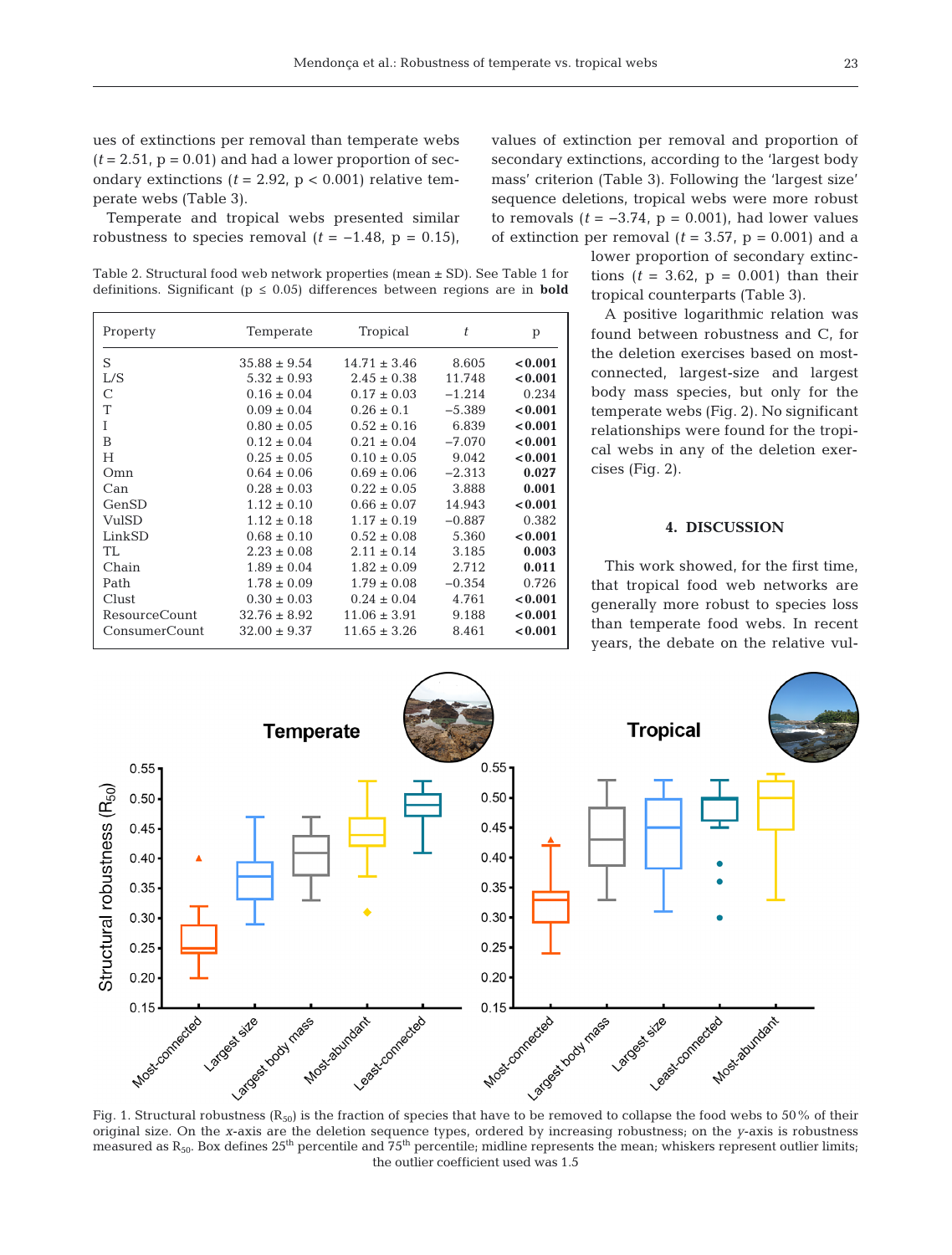Table 3. Mean ± SD (min−max) percentage of species removed and secondary extinctions in each criterion and region; **bold** indicates significant differences between Table 3. Mean  $\pm$  SD (min-max) percentage of species removed and secondary extinctions in each criterion and region; **bold** indicates significant differences between regions. Structural robustness (R<sub>50</sub>) is the fraction of species that had to be removed to collapse the food webs to 50% of their original size. S: number of total taxa regions. Structural robustness (R50) is the fraction of species that had to be removed to collapse the food webs to 50% of their original size. S: number of total taxa

|                          | Temperate         | Tropical          | Temperate        | Tropical         | Temperate         | Tropical          | —— Largest body mass ——<br>Temperate | Tropical          | - Largest size –<br>Temperate | Tropical          |
|--------------------------|-------------------|-------------------|------------------|------------------|-------------------|-------------------|--------------------------------------|-------------------|-------------------------------|-------------------|
| $k_{50}$                 | $26.79 \pm 4.5$   | $(23.53 - 42.86)$ | $40.38 - 53.33$  | $46.57 \pm 6.19$ | $(30.77 - 53.33)$ | $(33.33 - 53.85)$ | $(32.69 - 47.37)$                    | $(33.33 - 53.33)$ | $(29.84 - 46.67)$             | $(31.25 - 53.33)$ |
|                          | $(20.0 - 40.0)$   | $32.37 \pm 5.30$  | $48.81 \pm 3.10$ | $(30.0 - 52.94)$ | $43.43 \pm 4.77$  | $47.75 \pm 6.10$  | $40.56 \pm 4.56$                     | $43.20 \pm 5.79$  | $36.66 \pm 4.28$              | $43.69 \pm 6.45$  |
| Extinctions per removal  | $1.02 \pm 0.30$   | $0.73 \pm 0.33$   | $0.04 \pm 0.06$  | $0.15 \pm 0.19$  | $0.20 \pm 0.15$   | $0.08 \pm 0.12$   | $0.30 \pm 0.13$                      | $0.24 \pm 0.18$   | $0.44 \pm 0.15$               | $0.23 \pm 0.18$   |
|                          | $(0.33 - 1.63)$   | $(0.20 - 1.75)$   | $(0.0 - 0.24)$   | $(0.0 - 0.67)$   | $(0.0 - 0.63)$    | $(0.0 - 0.40)$    | $(0.14 - 0.53)$                      | $(0.0 - 0.6)$     | $(0.27 - 0.80)$               | $(0.0 - 0.60)$    |
| % secondary extinctions  | $13.33 - 33.33$   | $22.44 \pm 7.09$  | $2.0 \pm 2.53$   | $5.74 \pm 6.63$  | $(0.0 - 19.23)$   | $3.30 \pm 4.54$   | $1.86 \pm 3.85$                      | $9.32 \pm 6.10$   | $10.00 - 23.07$               | $9.27 \pm 6.20$   |
| from initial S           | $26.11 \pm 4.71$  | $(8.33 - 41.18)$  | $(0.0 - 9.62)$   | $(0.0 - 20.0)$   | $8.10 \pm 5.01$   | $(0.0 - 14.29)$   | $(6.25 - 17.5)$                      | $(0.0 - 20.0)$    | $15.55 \pm 3.58$              | $(0.0 - 18.75)$   |
| % S final over S initial | $(42.11 - 50.00)$ | $45.18 \pm 6.10$  | $(46.67 - 50.0)$ | $47.69 \pm 2.83$ | $(41.03 - 51.06)$ | $(45.45 - 58.33)$ | $47.58 \pm 3.52$                     | $17.48 \pm 3.28$  | $(40.00 - 53.33)$             | $47.04 \pm 4.07$  |
|                          | $47.11 \pm 2.28$  | $(30.77 - 50.0$   | $49.19 \pm 1.03$ | $(40.0 - 50.0)$  | $48.47 \pm 2.37$  | $48.94 \pm 2.96$  | $(36.84 - 50.0)$                     | $(40.0 - 50.0)$   | $47.79 \pm 3.15$              | $36.36 - 50.0$    |

nerability of tropical versus temperate ecosystems has been centred on global warming and how these 2 ecosystem types will respond, with most studies concluding that tropical ecosystems are more vulnerable and will probably lose more species in the future than temperate ecosystems (e.g. Ghalambor et al. 2006, Tewksbury et al. 2008, Duarte et al. 2012, Vinagre et al. 2016, 2018, 2019a). Such studies were based on experimental research on thermal tolerances, acclimation response and/or thermal safety margins of tropical and temperate species. The present study shows how important it is to move to the next scale of biological organization and investigate species interactions. Our robustness exercise indicates that even though previous studies suggest that tropical ecosystems will lose more species (in the context of climate warming), their food web networks seem to be more robust to species loss than temperate webs. These results should, nevertheless, be taken with caution given that only the bottom-up perspective for presence/absence of links was considered in these deletion scenarios. Conclusions about robustness could be different if top-down processes, energetics, interaction strength and thermal vulnerability of individual species are considered, as it is well-known that the binary topological approach followed here overestimates robustness (Curtsdotter et al. 2011).

Various previous works have reported that food web networks are particularly vulnerable to the loss of highly connected species (e.g. Solé & Montoya 2001, Dunne et al. 2002, 2004, Memmott et al. 2004, Montoya et al. 2006, Curtsdotter et al. 2011); this concept was confirmed in the present study, both for temperate and tropical webs. The robustness of tropical webs to the removal of species directed at the 'most-connected' species was 32%. This is within the interval previously reported by Dunne et al. (2002), which was between 30 and 60% for webs with a similar S, C, L S<sup>-1</sup> and Omn percentage (Chesapeake, Bridge Bay, Coachella and Skipwith; in Dunne et al. 2002). Temperate webs, with a robustness of only 27%, revealed not only a lower level of robustness than tropical webs but were also lower than previously determined by Dunne et al. (2002) for the 4 comparable webs mentioned above. Dunne et al. (2004) reported higher robustness (on a most-connected deletion exercise) for Caribbean reef webs and a northeastern USA shelf web (>45%) than that found in the present study, for both tropical and temperate webs. However, for the Benguela marine web, robustness was 30% (Dunne et al. 2004), which is similar to that found in the present work.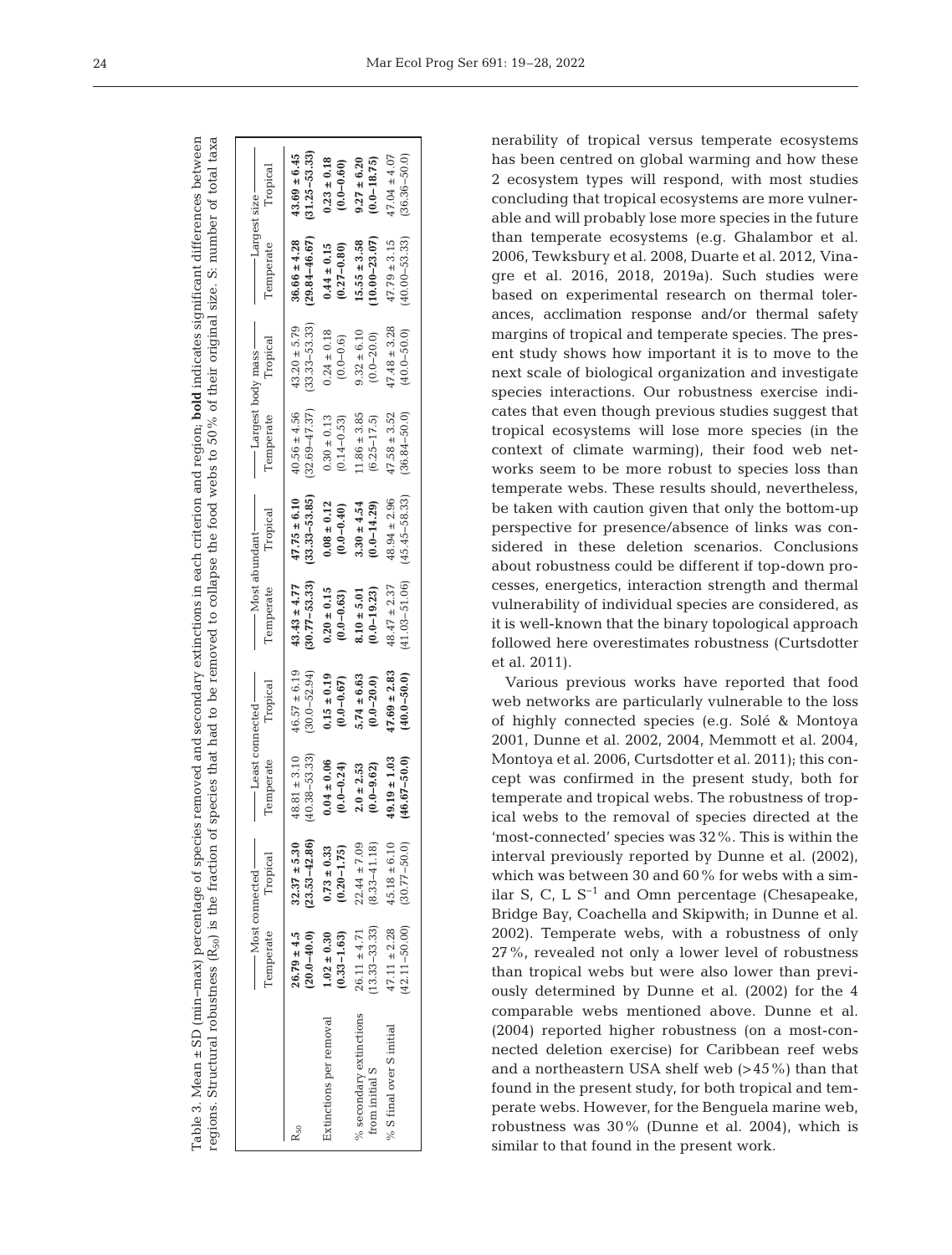

Fig. 2. Structural robustness as a function of connectance  $(L/S^2)$  in the temperate and tropical food webs for each deletion criterion. Maximum robustness value = 0.50 (i.e. no secondary extinctions). Lines represent the logarithmic regressions between robustness and connectance; whenever significant, their equation,  $\mathrm{R}^2$  and associated p-value are presented

Dunne et al. (2002, 2004) found that robustness and connectance are logarithmically related (positively). The data for tropical and temperate webs fall out of this curve, having lower robustness than expected for their connectance level, similar to the Benguela marine web analysed by Dunne et al. (2004). Most im portantly, this study showed for the first time that while a positive logarithmic relationship exists for temperate webs, it does not exist for tropical webs. This suggests that general patterns uncovered in temperate systems or with data sets where tropical systems are underrepresented should be taken with caution. Robustness increases with connectance (Dunne et al. 2002, 2004), but apparently not in tropical food webs. Further investigations using tropical food webs from other habitats are needed to resolve this concept.

Albouy et al. (2019) found no detectable difference in robustness from the tropics to the poles. They did find differences in robustness between open-sea and coastal areas, with coastal areas (0−200 m depth) presenting considerably higher robustness. The results of Albouy et al. (2019) are, however, not directly comparable to the present study because they were based exclusively on fish-to-fish interaction networks, and the criteria used for the removal sequences are not equivalent to the ones used here.

The temperate food webs tested in the present study presented more than double the number of taxa and links per species than that of tropical webs

but similar connectance to tropical webs. Thus, the temperate webs observed here have the same level of complexity as tropical webs but involve considerably more species, which may be a factor determining their lower robustness. The differences found in robustness confirm findings by Dunne et al. (2002), who concluded that robustness is independent of species richness. The higher number of taxa identified in the temperate webs may seem counterintuitive considering common assumptions on global biodiversity gradients. This is probably the case because the Portuguese coast is a region rich in biodiversity, where cold, temperate and subtropical species have overlapping ranges, which is common in mid-latitude regions (Cabral et al. 2001, Vinagre et al. 2011, 2019a). Another important factor that probably influences species richness is that tide pools are thermally harsher environments in the tropics than in temperate zones, with a higher proportion of tropical pool dwellers having thermal limits below the maximum habitat temperature (Vinagre et al. 2018, 2019a).

The higher robustness of tropical webs can be related to a number of aspects of the network topology prior to removals, such as the higher proportion of top, basal and omnivorous species. The higher proportion of top species has already been related to higher robustness in previous studies (Carscallen et al. 2012). Also, basal species are of great importance in food webs, as any food web is supported by the presence of primary producers. Dunne et al. (2002)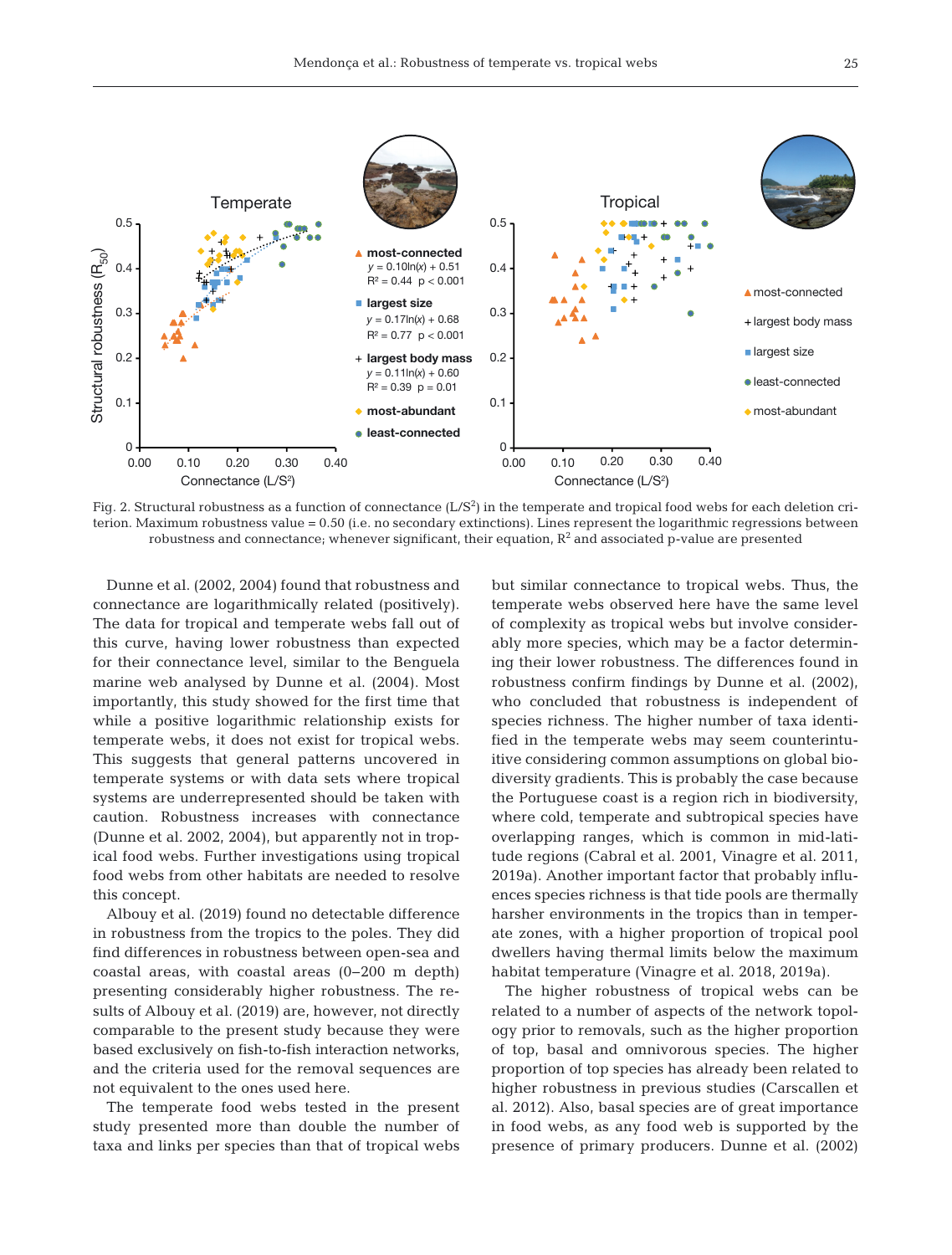showed that protecting basal species in removal exercises confers additional robustness to food webs at any connectance level. Omnivorous species are also stabilizing elements in food webs and reduce the likelihood of secondary extinctions, as previously re ported (Fagan 1997, McCann & Hastings 1997, Borrvall et al. 2000, Bascompte et al. 2005). Tropical webs also displayed lower TL, lower clustering of the network and lower GenSD but similar variation in vulnerability (VulSD) compared to their temperate counterparts. The role these properties may have in determining the robustness of food webs has not been discussed so far in previous works; however, since they are important in defining the topology of the food webs, they too may be contributing to the results observed.

Modelling cascading extinctions has demonstrated that the impacts of non-random species extinctions are markedly different from scenarios that assume that species extinction is random (Solé & Montoya 2001, Dunne et al. 2002). Although other studies have tested the effect of random species removal, this criterion was not used in the present study since the extinction of species in the marine environment does not appear to be random (Dunne et al. 2002) — particularly with respect to anthropogenic effects, which tend to impact high trophic levels (e.g. fishing, which tends to select top and larger species; Jackson et al. 2001, Coll et al. 2007). For this reason, the present study tested removals directed at the 'largest body mass', 'largest size' and 'most-abundant' criteria, which are relevant for fisheries but have seldom been tested in previous studies. It was concluded that robustness was considerably high (37−48%) for these criteria, both for temperate and tropical webs.

Curtsdotter et al. (2011) compared robustness in purely topological and dynamical food web models (allometrically scaled, taking into account abundance and interaction strength) and revealed that the topological approach (followed in the present work) overestimates robustness. In the topological approach, secondary extinctions occur only when a species loses all of its prey, deeming all secondary extinctions the product of bottom-up cascades. However, empirical observations have long shown that species loss can result in top-down cascades (e.g. Paine 1966, Elmhagen & Rushton 2007). There are numerous examples in nature of mesopredator control release caused by the loss of a top predator, resulting in the loss of lower-level prey (e.g. Estes & Palmisano 1974, Johnson et al. 2007, Elmhagen & Rushton 2007). Similar effects can occur when top-down control ceases over strongly competitive species, resulting in competitive exclusion (Paine 1966, van Veen et al. 2005). Field exclusion experiments in rock pools have shown the important role of primary consumers, such as limpets, in macroalgal cover and richness (Benedetti-Cecchi & Cinelli 1992, O'Connor & Crowe 2005, Mrowicki et al. 2015). Donohue et al. (2017) showed that the loss of a single predator species can trigger rapid secondary extinction cascades in rocky shores. Donohue et al. (2017) also assembled a dynamic food web network model and concluded that it only reproduced these results when non-trophic interactions, based on competition for space and predator-avoidance, were included. More recently, White et al. (2020), using rock pool communities, showed that individual species can simultaneously stabilize and destabilize ecosystems along different dimensions of stability. Sahasrabudhe & Motter (2011) reported an example of such extensive secondary extinction cascades identified in dynamical food web models. Thus, the present work, as with all purely topological exercises, is a best-case scenario that only accounts for a minimum number of secondary extinctions, failing to identify top-down cascades. This is particularly important in a warming world. Given that the metabolism of ectotherms increases with increasing temperature, stronger feeding pressure by predators could lead to the depletion of prey. Likewise, a predator could go extinct because it cannot catch enough prey to match its metabolic demands (e.g. Binzer et al. 2012).

Dynamic approaches that model abundance and interaction strength, therefore, may be more appropriate for the study of robustness than purely topological approaches. However, in most ecosystems, abundance and interaction strength are unknown for the vast majority of species. This is especially true for highly resolved, complex food webs, such as the ones used in the present work. Here, a topological approach is often the only possible approach.

At a time when some policymakers (e.g. the European Union) are promoting ecosystem-based approaches to achieve sustainability goals, such as the maintenance of marine biodiversity, it is important to understand that such a commitment requires, first and foremost, a deeper understanding of biotic interactions. Topological studies, like the one presented here, are often the only option, given data scarcity. Hence, important efforts should be directed at better understanding food web dynamics all over the world.

The present study brings important new insights into food web structure and robustness for temperate and tropical ecosystems and is also one of the rare exercises in food web topology that uses a high num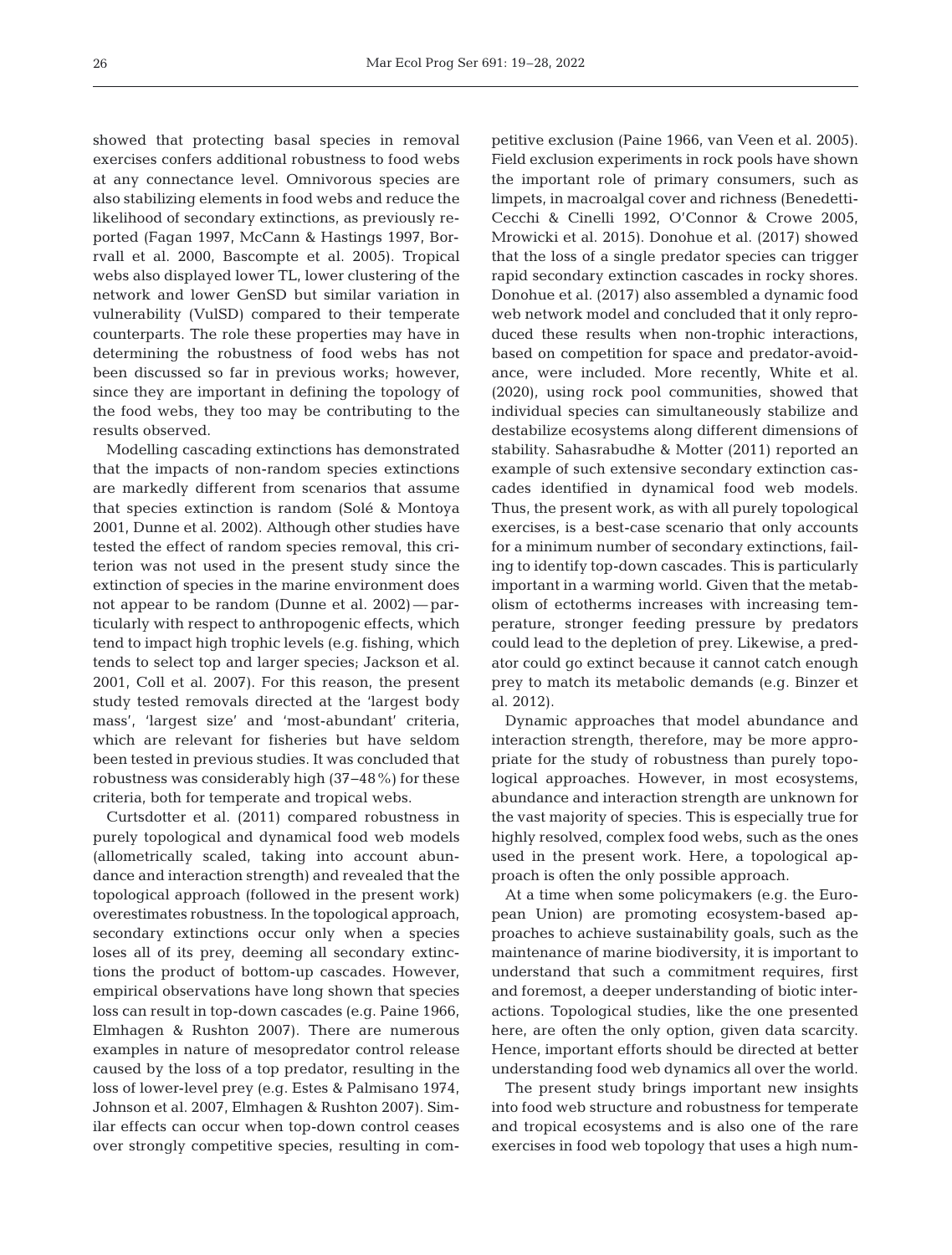web networks do not present any relationship be tween robustness and connectance — apparently contradicting the accepted correlation of robustness increasing with connectance — highlights just how much more data needs to be collected from the tropics.

Future studies should use removal criteria based on realistic rankings of species vulnerability towards stressors (e.g. high temperature, acidification, hypoxia, oil contamination) so that their impact on food webs can be simulated. Such vulnerabilities must be tested, and their rankings made available for food web research. This will require a joint effort from field and ex perimental biologists, as well as from food-web modellers, to gather information for the most common species within a study ecosystem.

*Data availability.* Data is available at https://doi.org/ 10.25829/iDiv.283-3-756.

Acknowledgements. The authors thank 2 anonymous reviewers, whose recommendations greatly improved the manuscript, and everyone who assisted with the tasks that contributed to the creation of the data sets used in this work. This study received Portuguese national funds from FCT-Foundation for Science and Technology, through the project UIDB/04326/2020, UIDP/04326/2020, LA/P/0101/2020, UIDB/04292/2020, UIDP/04378/2020 and UIDB/04378/2020 (UCIBIO) project LA/P/0140/2020 (i4HB), the grants awarded to C.M. CEECIND/01526/2018 and V.M. SFRH/BD/109618/ 2015, and the project WarmingWebs PTDC/MAR-EST/2141/ 2012. The authors are grateful to Jennifer Dunne (Santa Fe Institute) for guidance in the initial steps of this idea and whenever help was needed.

#### LITERATURE CITED

- [Albouy C, Archambault P, Appeltans W, Araújo MB and oth](https://doi.org/10.1038/s41559-019-0950-y)ers (2019) The marine fish food web is globally connected. Nat Ecol Evol 3:1153−1161
- [Bascompte J, Melián CJ, Sala E \(2005\) Interaction strength](https://doi.org/10.1073/pnas.0501562102)  combinations and the overfishing of a marine food web. Proc Natl Acad Sci USA 102:5443−5447
- Benedetti-Cecchi L, Cinelli F (1992) Effects of canopy cover, herbivores and substratum type on patterns of *Cystoseira* spp. settlement and recruitment in littoral rockpools. Mar Ecol Prog Ser 90:183−191
- [Berlow E \(1999\) Strong effects of weak interactions in eco](https://doi.org/10.1038/18672)logical communities. Nature 398:330−334
- Binzer A, Guill C, Brose U, Rall BC (2012) The dynamics of food chains under climate change and nutrient enrichment. Philos Trans R Soc B 367:2935−2944
- [Borrvall C, Ebenman B, Jonsson TJ \(2000\) Biodiversity](https://doi.org/10.1046/j.1461-0248.2000.00130.x)  lessens the risk of cascading extinction in model food webs. Ecol Lett 3:131−136
- [Briand F, Cohen JE \(1984\) Community food webs have](https://doi.org/10.1038/307264a0)  scale-invariant structure. Nature 307:264−267
- [Brose U, Archambault P, Barnes AD, Bersier LF and others](https://doi.org/10.1038/s41559-019-0899-x)  (2019) Predator traits determine food-web architecture across ecosystems. Nat Ecol Evol 3:919−927
- ber of replicate webs. Our finding that tropical food  $\blacktriangleright$  Cabral HN, Costa MJ, Salgado JP (2001) Does the Tagus estuary fish community reflect environmental changes? Clim Res 18:119−126
	- [Carscallen WMA, Vandenberg K, Lawson JM, Martinez](https://doi.org/10.1890/ES11-00224.1)  ND, Romanuk TN (2012) Estimating trophic position in marine and estuarine food webs. Ecosphere 3:25
	- [Coll M, Santojanni A, Palomera I, Tudela S, Arneri E \(2007\)](https://doi.org/10.1016/j.jmarsys.2006.10.002)  An ecological model of the northern and central Adriatic Sea: analysis of ecosystem structure and fishing impacts. J Mar Syst 67:119−154
	- [Curtsdotter A, Binzer A, Brose U, de Castro F and others](https://doi.org/10.1016/j.baae.2011.09.008)  (2011) Robustness to secondary extinctions: comparing trait-based sequential deletions in static and dynamic food webs. Basic Appl Ecol 12:571−580
	- [Donohue I, Petchey OL, Kéfi S, Génin A, Jackson AL, Yang](https://doi.org/10.1111/gcb.13703)  Q, O'Connor NE (2017) Loss of predator species, not intermediate consumers, triggers rapid and dramatic extinction cascades. Glob Change Biol 23:2962−2972
	- [Duarte H, Tejedo M, Katzenberger M, Marangoni F and oth](https://doi.org/10.1111/j.1365-2486.2011.02518.x)ers (2012) Can amphibians take the heat? Vulnerability to climate warming in subtropical and temperate larval amphibian communities. Glob Change Biol 18:412−421
	- [Dunne JA \(2009\) Food webs. In: Meyers RA \(ed\) Encyclope](https://doi.org/10.1098/rstb.2008.0219)dia of complexity and systems science. Springer, New York, NY, p 3661−3682
	- Dunne JA, Williams RJ (2009) Cascading extinctions and community collapse in model food webs. Philos Trans R Soc B 364:1711−1723
	- [Dunne JA, Williams RJ, Martinez ND \(2002\) Network struc](https://doi.org/10.1046/j.1461-0248.2002.00354.x)ture and biodiversity loss in food webs: robustness increases with connectance. Ecol Lett 5:558−567
	- [Dunne JA, Williams RJ, Martinez ND \(2004\) Network struc](https://doi.org/10.3354/meps273291)ture and robustness of marine food webs. Mar Ecol Prog Ser 273:291−302
	- [Ebenman BO, Law R, Borrvall C \(2004\) Community viability](https://doi.org/10.1890/03-8018)  analysis: the response of ecological communities to species loss. Ecology 85:2591−2600
	- [Elmhagen B, Rushton SP \(2007\) Trophic control of meso](https://doi.org/10.1111/j.1461-0248.2006.01010.x)predators in terrestrial ecosystems: Top-down or bottomup? Ecol Lett 10:197−206
	- [Estes JA, Palmisano JF \(1974\) Sea otters: their role in struc](https://doi.org/10.1126/science.185.4156.1058)turing nearshore communities. Science 185:1058−1060
	- [Fagan WF \(1997\) Omnivory as a stabilizing feature of natu](https://doi.org/10.1086/286081)ral communities. Am Nat 150:554−567
	- [Fowler MS \(2010\) Extinction cascades and the distribution](https://doi.org/10.1111/j.1600-0706.2009.17817.x)  of species interactions. Oikos 119:864−873
	- [Gauzens B, Rall BC, Mendonça V, Vinagre C, Brose U \(2020\)](https://doi.org/10.1038/s41558-020-0698-z)  Warming food webs: response of marine intertidal communities to temperature increases across a global gradient. Nat Clim Chang 10:264−269
	- [Ghalambor CK, Huey RB, Martin PR, Tewksbury JJ, Wang](https://doi.org/10.1093/icb/icj003)  G (2006) Are mountain passes higher in the tropics? Janzen's hypothesis revisited. Integr Comp Biol 46:5−17
		- Greenwood SR (1987) The role of insects in tropical forest food webs. Ambio 16:267−271
	- [Jackson JB, Kirby MX, Berger WH, Bjorndal KA and others](https://doi.org/10.1126/science.1059199)  (2001) Historical overfishing and the recent collapse of coastal ecosystems. Science 293:629−637
		- Johnson CN, Isaac JL, Fisher DO (2007) Rarity of a top predator triggers continent-wide collapse of mammal prey: dingoes and marsupials in Australia. Proc R Soc B 274:341−346
	- [McCann K, Hastings A \(1997\) Re-evaluating the omnivory−](https://doi.org/10.1098/rspb.1997.0172) stability relationship in food webs. Proc R Soc B 264: 1249−1254